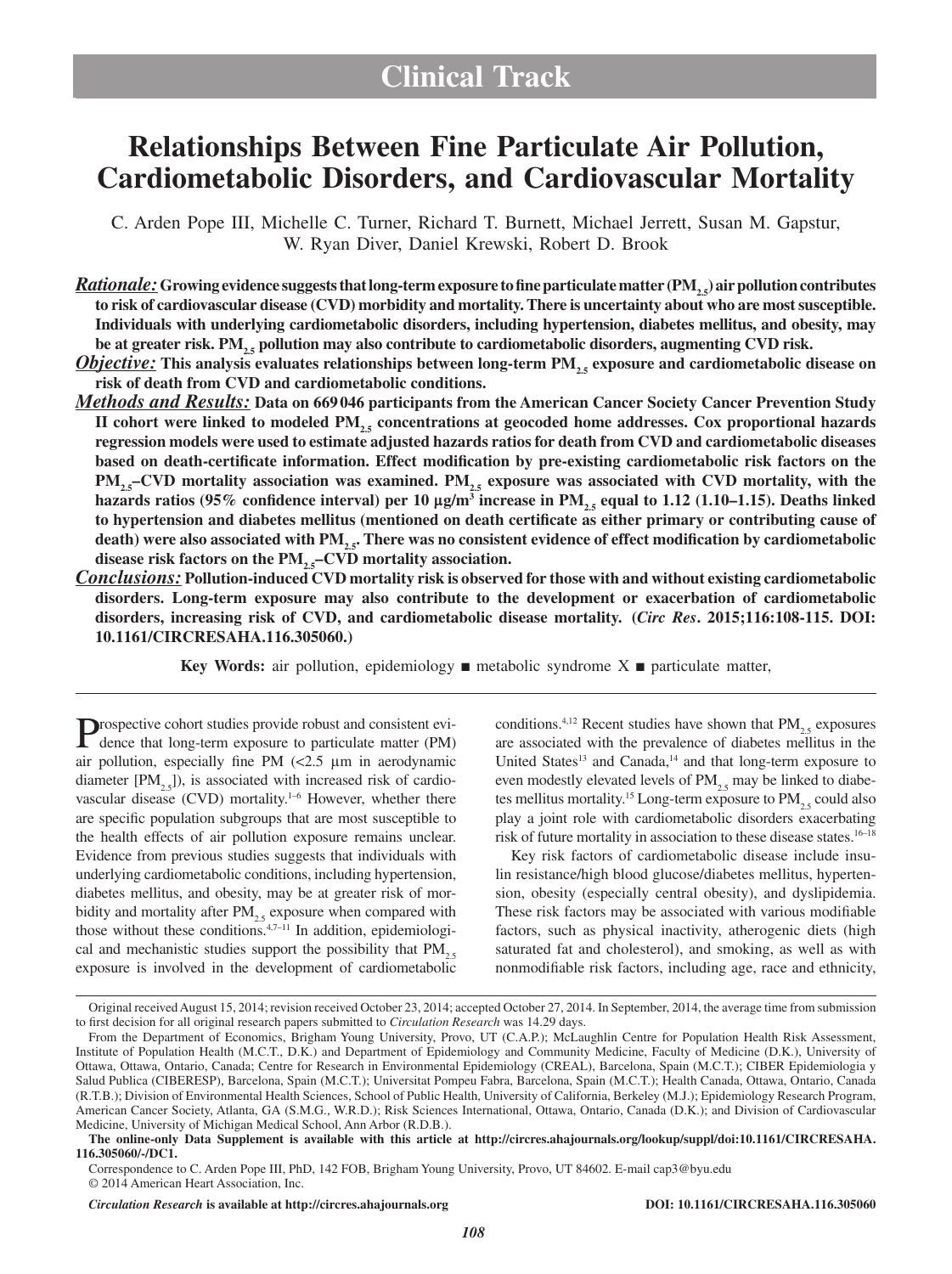| <b>Nonstandard Abbreviations and Acronyms</b> |                                               |  |  |  |  |
|-----------------------------------------------|-----------------------------------------------|--|--|--|--|
| <b>ACS</b>                                    | American Cancer Society                       |  |  |  |  |
| <b>BME</b>                                    | Bayesian Maximum Entropy                      |  |  |  |  |
| <b>CPS-II</b>                                 | <b>Cancer Prevention Study II</b>             |  |  |  |  |
| <b>CVD</b>                                    | cardiovascular disease                        |  |  |  |  |
| <b>HR</b>                                     | hazard ratio                                  |  |  |  |  |
| LUR                                           | land use regression                           |  |  |  |  |
| PM                                            | particulate matter                            |  |  |  |  |
| PM                                            | fine $PM < 2.5 \mu m$ in aerodynamic diameter |  |  |  |  |

sex, and family history.<sup>19,20</sup> The present analysis is based on the American Cancer Society (ACS) Cancer Prevention Study II (CPS-II) cohort, which collected data that included information related to multiple cardiometabolic risk factors by questionnaire at enrollment. The ACS CPS-II cohort data are linked with death certificate records and with modeled  $PM_{2.5}$ exposure concentrations at residential address.

The objective of this analysis is to evaluate possible joint relationships between long-term  $PM_{25}$  exposures and cardiometabolic disease on risk of death from CVD systematically. Specifically, we evaluate whether observed associations of long-term exposure to  $PM<sub>2.5</sub>$  air pollution on CVD mortality are greater in individuals with cardiometabolic risk factors, based on questionnaire information provided at time of cohort enrollment. Moreover, we explored the effects of longterm  $PM_{25}$  exposure on mortality because of cardiometabolic disease (hypertension and diabetes mellitus) per se based on cause-of-death information available on death certificates.

#### **Methods**

An expanded Methods is available in the Online Data Supplement.

#### **Study Population**

The ACS CPS-II prospective cohort included 1184587 participants, enrolled by >77000 volunteers between September 1982 and February 1983. Participants were largely friends and family members of the volunteers and were recruited from all 50 states, the District of Columbia, and Puerto Rico. Participants in the ACS CPS-II cohort had to be aged ≥30 years and have ≥1 family member aged ≥45 years. At enrollment, participants completed a 4-page, self-administered questionnaire providing their residential address and information on a range of demographic, lifestyle, medical, and other factors. The Emory University School of Medicine Human Investigations Committee provided ethics approval for the ACS CPS-II; ethics approval for the present analysis was obtained from the Ottawa Hospital Research Ethics Board.

Vital status follow-up was conducted every 2 years. For the years 1984, 1986, and 1988, vital status was obtained by the study volunteers and confirmed by obtaining death certificates. Subsequent vital status follow-ups have been conducted using computerized record linkage to the National Death Index.<sup>21</sup> Participants were followed up during the period 1982 to 2004 in the present analysis. During the first 6 years of follow-up, cause of death was coded using a 2-digit ACS CPS-II code that was a consolidation of *International Classification of Diseases, Ninth Revision* codes. Subsequent cause of death coding used *International Classification of Diseases, Ninth Revision* or *International Classification of Diseases, Tenth Revision* codes. Cause of death was captured for the underlying or primary cause of death, and the next 2 contributing causes of death, unless a cancer was reported later in the death certificate. In the event of a cancer reported later on a death certificate, it would be captured instead of the second contributing cause of death.

Although the total ACS CPS-II cohort included ≈1.2 million participants, we excluded ≈385 000 individuals with invalid home address information and 130 000 individuals with missing individual-level data. The final analytic cohort used in this analysis included 669 046 participants. A total of 237201 participants, ≈35% of the initial study cohort, died during the 22-year follow-up period.

## **Exposure Estimates**

Exposure to  $PM_{25}$  was estimated by linking geocoded home addresses of the study participants to ambient  $PM_{25}$  concentrations derived using a national-level hybrid land use regression (LUR) and Bayesian Maximum Entropy (BME) interpolation model (LUR-BME) described elsewhere.<sup>22</sup> (Details on the geocoding of residential locations to be used in exposure assessment are presented in the Online Data Supplement.) Briefly, monthly  $PM_{25}$  data for a total of 1464 monitoring sites from 1999 to 2008 were used to estimate the LUR-BME model in 2 stages. A training data set of 1329 monitors was used to select the variables, and 10% or 135 monitors were retained approximately for cross-validation. (Details on the model cross-validation analysis are presented in the Online Data Supplement.) In the first stage, the model was fit with a deterministic LUR with monthly pollution averages as the dependent variable and land use information as predictors. The LUR model used a deletion/substitution/addition algorithm with v-fold crossvalidation to select predictor variables. This method reduces the chance of overfitting by continuously predicting on leave-out folds, meaning selected variables minimize the mean square error of predictions on data that are not used to fit the model. On the basis of this method, we selected 2 variables: traffic-weighted roads within 1000 m of a monitor (based on modeled traffic counts) and the cube of percentage of green space within a 100 m buffer around the monitor. In the second stage, a BME kriging interpolation model was used to capture the residual spatiotemporal variation in  $PM<sub>2.5</sub>$  concentrations not predicted in the first stage using LUR. Cross-validation resulted in an  $R^2$  of 0.79. Scatter plots that illustrate the cross-validation prediction for the models, maps that illustrate the spatial variability of estimated exposures, and further documentation has been published elsewhere<sup>22</sup> and are summarized in the Online Data Supplement. Monthly values from 1999 to 2004 were averaged and assigned to study participants using their geocoded addresses. The estimated overall mean  $PM<sub>2.5</sub>$  exposure concentration was 12.6 (SD=2.9)  $\mu$ g/m<sup>3</sup>, with a range from 1 to 28  $\mu$ g/m<sup>3</sup>.

### **Statistical Analysis**

Adjusted mortality hazard ratios (HRs) were estimated using the Cox proportional hazards regression models. Follow-up time in days was used as the time axis since enrollment. Survival times of those still alive at the end of follow-up were censored and, in analyses of cause-specific mortality, if death occurred for another cause, survival times were censored at the time of death. The models included the estimated  $PM_{2.5}$  exposure concentration as a continuous variable. The models also controlled for multiple individual-level covariates as detailed elsewhere.<sup>3</sup> Briefly, all models were stratified by 1-year age categories, sex, and race (white, black, and other), allowing each category to have its own baseline hazard. The individual-level covariates incorporated in the models, based on information collected from the 1982 ACS CPS-II enrollment questionnaire, included 13 variables that characterized current and former smoking habits (including smoking status of never, former, or current smoker, linear and squared terms for years smoked and cigarettes smoked per day, indicator for starting smoking at aged <18 years, and pipe/cigar smoker); 1 continuous variable that assessed exposure to second-hand cigarette smoke (hours/d exposed); 7 variables that reflected workplace  $PM$ <sub>2.5</sub> exposure in each subject's main lifetime occupation; a variable that indicated self-reported exposure to dust and fumes in the workplace; variables that represented marital status (separated/divorced/widowed or single versus married); variables that characterized the level of education (high school, more than high school versus less than high school); 2 body mass index variables (linear and squared terms for body mass index); variables that characterized the consumption of alcohol (beer, missing beer, wine, missing wine, liquor, and missing liquor); and variables that indicated quartile ranges of dietary fat index and quartile ranges of a dietary vegetable/fruit/fiber index.

To evaluate the sensitivity of the results to control for geographical, social, economic, and environmental settings (contextual conditions),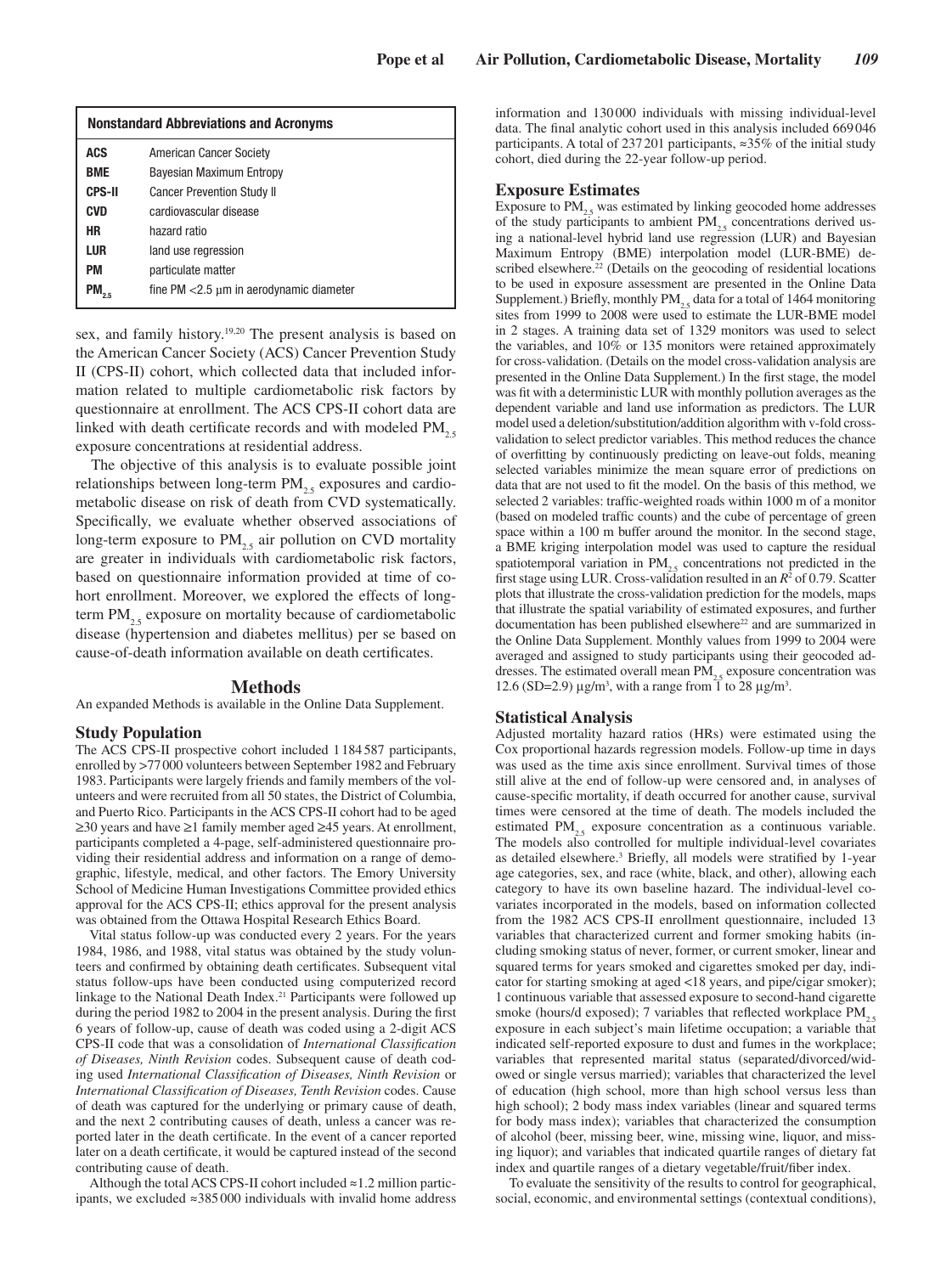some models also included ecological covariates obtained from the 1990 Census of Population Long-Form for the subjects' residential zip code area. These ecological covariates are more completely documented elsewhere<sup>23</sup> and included median household income; percentage of people with <125% of poverty-level income; percentage of unemployed individual aged ≥16 years; percentage of adults with <12th grade education; and percentage of the population who were black or Hispanic. These ecological covariates were included in the models using both zip code level data and zip code deviations from the county means.

Baseline HRs associated with an increment of 10  $\mu$ g/m<sup>3</sup> of PM<sub>2.5</sub> were estimated for all-cause, CVD, hypertension, and diabetes mellitus mortality. Two approaches were used to evaluate the effect modification of cardiometabolic risk factors at time of enrollment on the PM<sub>25</sub>–CVD mortality association. First, adjusted HRs (and  $95\%$ ) confidence intervals) for CVD mortality were estimated in relation to 3 key categorical indicators of cardiometabolic risk (diabetes mellitus, doctor diagnosed high blood pressure, and heart disease at time of enrollment) and categorically high and low  $PM_{2.5}$  concentrations (>75th percentile and <25th percentile). To test for additive interactions between  $PM_{2,5}$  exposure and key cardiometabolic risk factors formally, the relative excess risk because of interaction, the attributable proportion because of interaction and the synergy index were calculated using the MOVER method for the analysis of 4×2 tables as documented elsewhere.<sup>24</sup>

The second approach to evaluate the effect modification of cardiometabolic risk factors estimated adjusted HRs associated with increases in  $PM_{25}$  (using  $PM_{25}$  as a continuous variable) for cardiovascular mortality, while stratifying by all cardiometabolic risk factors that were available based on information from the ACS CPS-II enrollment questionnaire. These risk factors include body mass index; doctor diagnosed high blood pressure, heart disease, and diabetes mellitus; exercise levels; vegetable/fruit/fiber and fat intake; and the use of medications including aspirin, heart medications, and diuretics. Because the likelihood of any individual in the cohort having any of the key risk factors at enrollment depends partially on age and smoking status at enrollment, indicators of cardiometabolic risk were cross-stratified with 4 age-at-enrollment and smoking status strata (never smokers, age <60 years; never smokers, age ≥60 years; ever smokers, age <60 years; ever smokers, age  $\geq 60$ ). To evaluate whether the associations differ for different follow-up times, we conducted the analysis, stratified across strata relating to cardiometabolic risk factors for 3 different follow-up periods: 0 to 7, 7 to 14, and 14 to 22 years.

Specific cause-of-death analyses were conducted using primary and contributing cause-of-death information provided on the death certificate focusing on hypertensive disease, diabetes mellitus, and interactions with other cardiovascular causes of death.

## **Results**

Estimated HRs (and 95% confidence intervals) associated with a 10  $\mu$ g/m<sup>3</sup> elevation in PM<sub>2.5</sub> for all-cause, CVD, various subcategories of CVD, and diabetes mellitus mortality are presented in Table 1 and illustrated in Figure 1A. Estimates from these baseline Cox proportional hazards regression models indicated that all-cause and CVD mortality were significantly associated with long-term exposure to  $PM_{2.5}$ . The largest and most statistically robust  $PM_{25}$ –CVD mortality associations were with ischemic heart disease mortality, hypertensive disease mortality, and mortality from a cause-of-death grouping that includes heart failure, cardiac arrest, and related (*International Classification of Diseases* codes presented in Table 1). The effect estimates are similar without and with control for ecological covariates.

Figure 2 illustrates the adjusted HRs for CVD mortality estimated in relation to categorical indicators of cardiometabolic risk (diabetes mellitus, high blood pressure, and heart disease at time of enrollment) and categorically high versus low PM<sub>25</sub> concentrations (>75th percentile; mean [SD], 16.21 [1.94] versus <25 percentile; mean [SD], 9.15 [1.16]). Subjects with a pre-existing condition (diabetes mellitus, high blood pressure, or heart disease) had a substantially higher risk of CVD mortality than subjects without a pre-existing condition. However, high  $PM_{25}$  exposure was associated with higher risk of CVD mortality in subjects with or without pre-existing conditions and formal tests for interactions (including relative excess risk because of interaction, attributable proportion because of interaction, and the synergy index) between  $PM_{25}$  exposure and key cardiometabolic risk factors provided no evidence of statistically significant interaction. Estimated HRs across strata of pre-existing disease and all other cardiometabolic factors also provide no consistent pattern of effect modification by cardiometabolic risk factors on the association between  $PM_{2.5}$  and CVD (Figure 3). The lack of effect modification in the  $PM_{25}$ –CVD mortality association was not sensitive to controlling for ecological covariates or to the use of the alternative exposure model, or was it sensitive to cross-classifying the data by age and smoking status (Figure 3). These results were

Table 1. HRs (95% Cl) Per 10-μg/m<sup>3</sup> Increment in PM<sub>2.5</sub> for All-Cause, Cardiovascular, and Diabetes Mellitus Mortality Using the Cox Model With Individual-Level Covariates, Without and With Ecological Covariates, and With Exposure Estimated Using the LUR-BME Model, Along With Number of Deaths and Relevant ICD-9 and ICD-10 Codes

| <b>Primary Cause</b>                          | No. of<br>Deaths | $ICD-9$<br>Codes | $ICD-10$<br>Codes | HRs (95% Cls) Per 10- $\mu$ g/m <sup>3</sup> PM <sub>2.5</sub>              |                                                                                             |  |
|-----------------------------------------------|------------------|------------------|-------------------|-----------------------------------------------------------------------------|---------------------------------------------------------------------------------------------|--|
| of Death                                      |                  |                  |                   | Cox Model With Individual-Level<br>Covariates; Exposure Based<br>on LUR-BME | Cox Model With Individual-Level Plus<br>Ecological Covariates; Exposure Based<br>on LUR-BME |  |
| All-cause mortality                           | 237201           | $\cdots$         | $\cdots$          | $1.07(1.05 - 1.09)$                                                         | $1.07(1.06 - 1.09)$                                                                         |  |
| Cardiovascular disease                        | 100149           | 390-459          | $100 - 199$       | $1.14(1.12 - 1.17)$                                                         | $1.12(1.10 - 1.15)$                                                                         |  |
| Ischemic heart disease                        | 45644            | 410-414          | $120 - 125$       | $1.19(1.15 - 1.23)$                                                         | $1.14(1.10 - 1.18)$                                                                         |  |
| Heart failure, cardiac<br>arrest, and related | 18314            | 420-429          | $130 - 151$       | $1.12(1.07 - 1.18)$                                                         | $1.11(1.05 - 1.18)$                                                                         |  |
| Cerebrovascular disease                       | 17085            | 430-438          | $160 - 169$       | $1.04(0.99 - 1.10)$                                                         | $1.11(1.05 - 1.17)$                                                                         |  |
| <b>Hypertensive disease</b>                   | 3129             | $401 - 405$      | $110 - 113$       | $1.20(1.06 - 1.35)$                                                         | $1.11(0.97 - 1.26)$                                                                         |  |
| Diabetes mellitus                             | 4890             | 250              | E10-E14           | $1.08(0.97 - 1.19)$                                                         | $1.13(1.02 - 1.26)$                                                                         |  |

CI indicates confidence interval; HR, hazard ratio; ICD, *International Classification of Diseases*; LUR-BME, land use regression-Bayesian Maximum Entropy; and PM<sub>2.5</sub>, fine PM <2.5  $\mu$ m in aerodynamic diameter.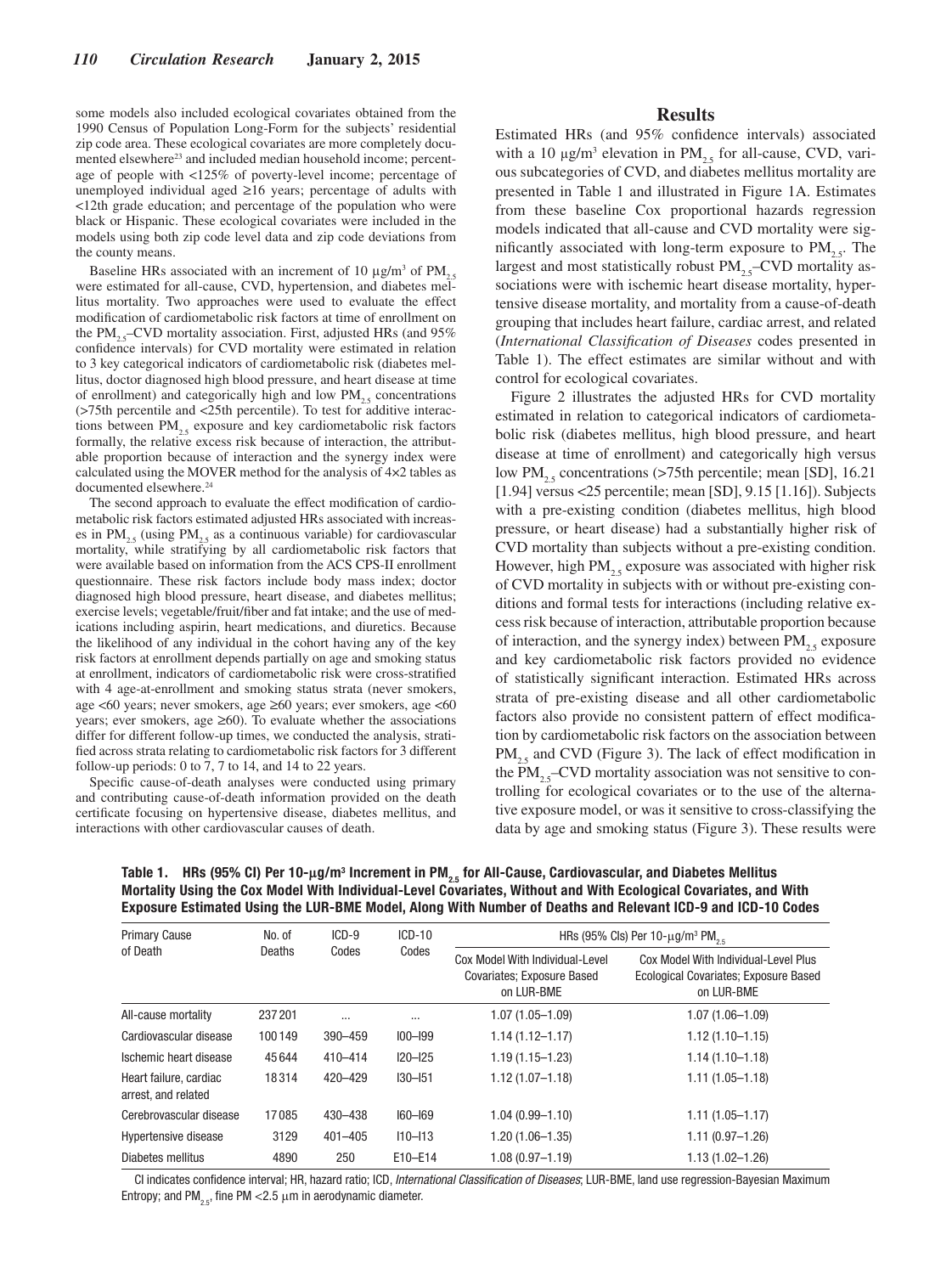

Figure 1. Hazard ratios (HR; 95% confidence interval) per  $10$ - $\mu$ g/m<sup>3</sup> increase in fine particulate matter <2.5 μm in aerodynamic diameter for allcause and cardiovascular disease deaths (A); for deaths with any mention of hypertensive (B) and diabetes mellitus (C) disease as primary or contributing causes of death, stratified by various primary causes of death using the Cox model with individual-level covariates, without  $\left(\bigcirc$  and with  $\left(\triangle\right)\right)$ ecological covariates, and with exposure estimated using the land use regression-Bayesian Maximum Entropy model. HD indicates heart disease.

not substantively different when the CVD mortality HRs (95% confidence interval) per 10  $\mu$ g/m<sup>3</sup> PM<sub>2.5</sub> across strata relating to cardiometabolic risk factors were estimated after excluding those who reported taking blood pressure, heart, or diuretic medication or when estimated for different follow-up times.

Table 2 and Figure 1B and 1C present the HRs (95% confidence intervals) per 10  $\mu$ g/m<sup>3</sup> increase in PM<sub>2.5</sub> for deaths when the death certificate indicated hypertensive disease or diabetes mellitus or both as primary or contributing causes of death. Deaths with either hypertension or diabetes mellitus as a primary or contributing cause were significantly associated with long-term  $PM_{2,5}$  exposure. Deaths with any indication of hypertension or diabetes mellitus on the death certificate were also stratified by primary cause of death. In general, the associations of  $PM_{2.5}$  with risk of death when hypertension or diabetes mellitus were mentioned on the death certificate (as either primary or contributing causes of death) in combination with each other or with other CVD causes of mortality are relatively large and statistically significant (Figure 1B and 1C). Although these results are constrained by the number of deaths (Table 2), they are suggestive of effects of long-term

exposure to  $PM_{2,5}$  for CVD deaths that are linked to hypertension and diabetes mellitus.

## **Discussion**

The present study is based on 22 years of follow-up of the ACS CPS-II prospective cohort, coupled with enhanced exposure assessment that provided estimates of ambient residential  $PM_{25}$  concentrations using linkage to the geocoded home addresses. As such, this analysis encompasses a large cohort, with a long follow-up time, with a large number of deaths, and with improved exposure spatial acuity. The results of this analysis corroborate previous findings of statistically robust associations of  $PM_{2.5}$  with all-cause and CVD mortality observed in the ACS CPS-II cohort,<sup>2,3,25</sup> a finding also consistent with those from other cohorts.<sup>1-6</sup>

The present study evaluated potential joint relationships between long-term  $PM<sub>2.5</sub>$  exposures and cardiometabolic disease on risk of CVD mortality. Although showing that subjects with both high  $PM<sub>25</sub>$  exposure and a pre-existing condition are at the highest risk of CVD mortality, the increased risk of CVD death associated with  $PM_{2.5}$  is similar in subjects with a



Figure 2. Hazard ratios (HR; 95% confidence interval) for cardiovascular disease mortality estimated in relation to categorical indicators of cardiometabolic risk (diabetes mellitus, high blood pressure, and heart disease at time of enrollment) and categorically high fine particulate matter <2.5  $\mu$ m in aerodynamic diameter (PM<sub>2.5</sub>) concentrations (>75th percentile; mean, 16.21; SD, 1.94  $\mu$ g/m<sup>3</sup>) vs low PM<sub>2.5</sub> concentrations (<25 percentile; mean, 9.15; SD, 1.16 μg/m3 ).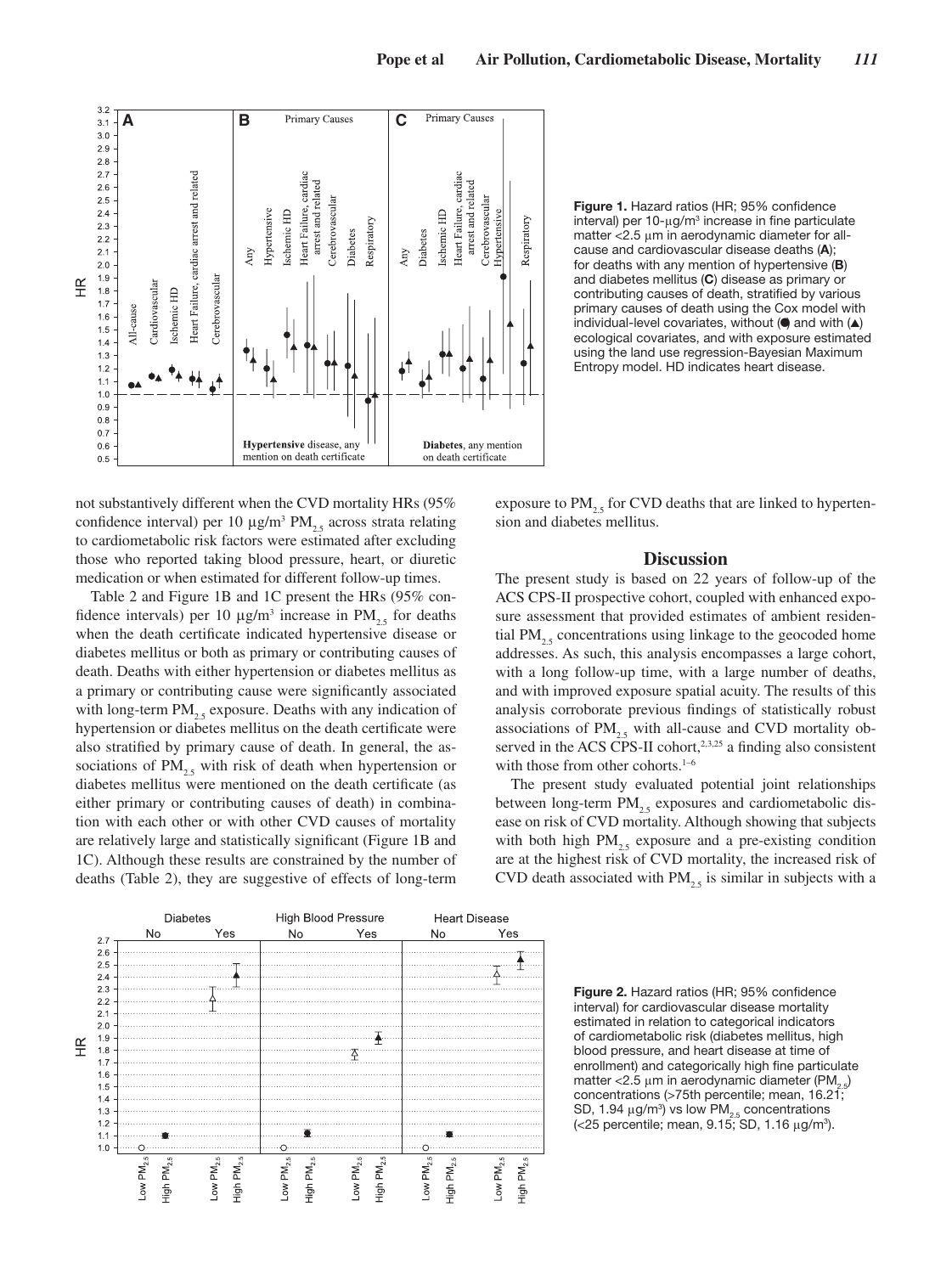

Figure 3. Cardiovascular disease mortality hazard ratios (HR; 95% confidence interval) per 10-μg/  $m<sup>3</sup>$  increment in fine particulate matter < 2.5  $μ$ m in aerodynamic diameter (PM $_{2.5}$ ) across strata relating to cardiometabolic risk factors for full cohort, stratified by smoking and age estimated using the Cox models with individual-level covariates and with exposure estimated using the land use regression-Bayesian Maximum Entropy model. BMI indicates body mass index; and BP, blood pressure.

pre-existing condition and those without. This lack of effect modification may be influenced by inevitable imperfect classification of pre-existing cardiometabolic disorders based on questionnaire data collected at enrollment when participants were younger and at much lower risk of death. However, the absence of effect modification was observed both in participants aged  $\geq 60$  years, as well as those who were aged  $\leq 60$  years. In addition, there may be a concern about collider-stratification bias.<sup>26,27</sup> For example, if  $PM_{25}$  contributes to CVD mortality by increasing blood pressure, stratifying by hypertension removes this pathogenic pathway, and the  $PM_{2.5}$ –CVD mortality estimate stratified by hypertension reflects the effect of  $PM$ <sub>2.5</sub>, independent of hypertension. Nevertheless, our results provide evidence of a  $PM_{25}$ –CVD mortality association across nearly all strata evaluated and do not substantiate previous reports, suggesting that underlying cardiometabolic diseases predispose individuals to the adverse health effects of  $PM_{2,5}$ , at least with respect to fatal events induced by chronic exposures.<sup>4,11</sup>

Alternatively, our findings suggest a less-considered mechanism where  $PM_{2.5}$  influences the development of cardiometabolic disorders. Long-term  $PM_{25}$  exposure was associated with a significant 34% increase in deaths linked to hypertension (any mention on death certificate), and with a 20% increase in deaths with hypertension as the primary cause. Previous studies have shown that short-term exposure to  $PM_{2.5}$  can cause a rapid elevation in blood pressure.4,28 Indeed, emergency department visits specifically for hypertension have been shown to increase in relation to recent air pollution levels.29 There is also accruing evidence from epidemiological studies internationally that higher particulate pollution levels are associated with an increased incidence of hypertension.<sup>28,30</sup> We recently demonstrated that long-term  $PM<sub>2.5</sub>$  exposure is associated with chronic hypertension (13% elevation per 10 μg/ m<sup>3</sup> among 35303 adults living in Ontario, Canada).<sup>31</sup> These associations have some biological plausibility in that several pathways have been shown to be involved in both human and animal studies, including autonomic imbalance, systemic inflammation, and endothelial dysfunction.<sup>28</sup>

The results of this study are also consistent with recent evidence that  $PM_{2.5}$  is associated with diabetes mellitus mortality. A 10- $\mu$ g/m<sup>3</sup> increase in PM<sub>2.5</sub> was associated with an 18% increase in diabetes mellitus–related mortality. A growing body of evidence also supports the notion that not only can exposure acutely perturb glycemic control but also living in regions with higher  $PM_{2.5}$  levels is associated with increased diabetes mellitus.12,30 For example, the incidence of diabetes mellitus increased by  $8\%$  to  $11\%$  per 10  $\mu$ g/m<sup>3</sup> among 62012 adults living in Ontario, Canada.14 The present results corroborate previous data from a national cohort demonstrating a more robust increase (49% increase in risk per  $10 \mu g/m^3$ ) in diabetes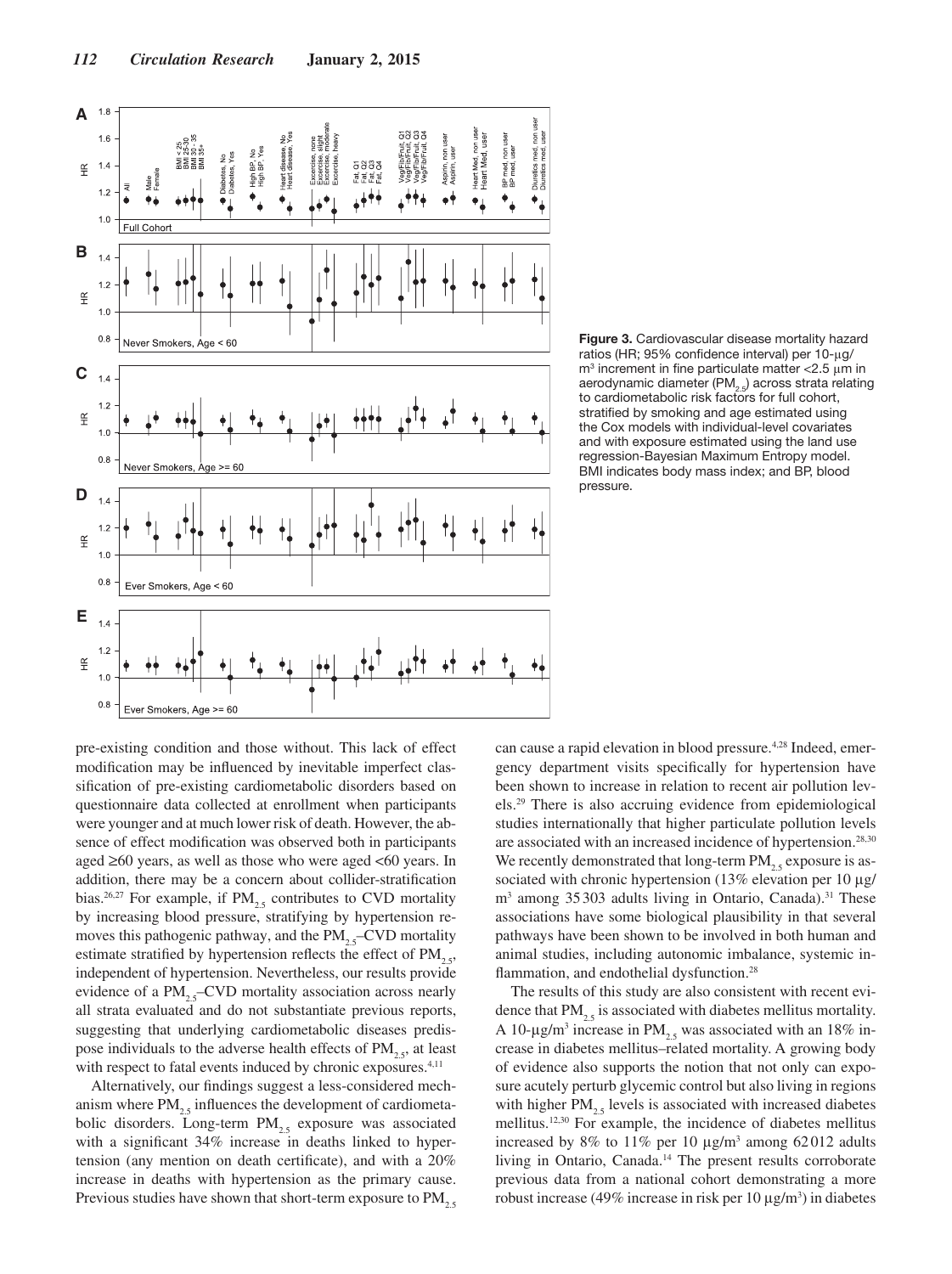Table 2. HRs (95% Cl) Per 10-μg/m<sup>3</sup> Increment in PM<sub>2.5</sub> for Deaths With Any Mention of Hypertensive and Diabetes Mellitus Disease as Primary and Contributing Causes of Death Stratified by Primary Cause of Death Using the Cox Model With Individual-Level Covariates, Without and With Ecological Covariates, and With Exposure Estimated Using the LUR-BME Model Along With Number of Deaths

| Information on                                            | No. of<br>Deaths | HRs (95% Cls) Per 10- $\mu$ g/m <sup>3</sup> PM <sub>25</sub>               |                                                                                             |  |
|-----------------------------------------------------------|------------------|-----------------------------------------------------------------------------|---------------------------------------------------------------------------------------------|--|
| Cause of Death                                            |                  | Cox Model With Individual-Level<br>Covariates; Exposure Based<br>on LUR-BME | Cox Model With Individual-Level<br>Plus Ecological Covariates;<br>Exposure Based on LUR-BME |  |
| Hypertensive disease, any mention on death<br>certificate | 10448            | $1.34(1.26 - 1.43)$                                                         | $1.26(1.18 - 1.36)$                                                                         |  |
| Primary cause                                             |                  |                                                                             |                                                                                             |  |
| Hypertensive                                              | 3129             | $1.20(1.06 - 1.35)$                                                         | $1.11(0.97 - 1.26)$                                                                         |  |
| Ischemic heart disease                                    | 2434             | 1.46 (1.28-1.67)                                                            | $1.36(1.17 - 1.58)$                                                                         |  |
| Heart failure, cardiac arrest, and related                | 482              | $1.38(1.01 - 1.87)$                                                         | $1.36(0.97 - 1.92)$                                                                         |  |
| Cerebrovascular disease                                   | 1584             | $1.24(1.04 - 1.46)$                                                         | $1.24(1.03 - 1.49)$                                                                         |  |
| Diabetes mellitus                                         | 336              | $1.22(0.83 - 1.78)$                                                         | $1.14(0.74 - 1.73)$                                                                         |  |
| Respiratory disease                                       | 252              | $0.95(0.62 - 1.47)$                                                         | $0.99(0.62 - 1.59)$                                                                         |  |
| Diabetes mellitus, any mention on death<br>certificate    | 13229            | $1.18(1.11 - 1.25)$                                                         | $1.25(1.17 - 1.33)$                                                                         |  |
| Primary cause                                             |                  |                                                                             |                                                                                             |  |
| Diabetes mellitus                                         | 4890             | $1.08(0.97 - 1.19)$                                                         | $1.13(1.02 - 1.26)$                                                                         |  |
| Ischemic heart disease                                    | 3015             | $1.31(1.16 - 1.49)$                                                         | $1.31(1.14 - 1.51)$                                                                         |  |
| Heart failure, cardiac arrest and related                 | 790              | $1.20(0.94 - 1.54)$                                                         | $1.27(0.97 - 1.68)$                                                                         |  |
| Cerebrovascular disease.                                  | 786              | $1.12(0.88 - 1.44)$                                                         | $1.26(0.96 - 1.65)$                                                                         |  |
| Hypertensive                                              | 176              | $1.91(1.16 - 3.13)$                                                         | $1.54(0.89 - 2.65)$                                                                         |  |
| Respiratory disease                                       | 547              | $1.24(0.92 - 1.66)$                                                         | 1.37 (0.99-1.88)                                                                            |  |

CI indicates confidence interval; HR, hazard ratio; LUR-BME, land use regression-Bayesian Maximum Entropy; and PM<sub>25</sub>, fine PM  $<$ 2.5  $\mu$ m in aerodynamic diameter.

mellitus–related mortality.15 Several human studies and animal experiments have elucidated viable biological mechanisms, whereby  $PM_{2,5}$  can be capable of impairing metabolic insulin sensitivity via autonomic and systemic proinflammatory and oxidative stress pathways.<sup>12</sup>

Our findings cannot explain precisely the mechanisms behind the association of  $PM_{2.5}$  with increased mortality related to hypertension and diabetes mellitus.  $PM_{25}$  may be triggering CVD deaths that are unrelated to hypertension or diabetes mellitus among individuals with previously developed hypertension and diabetes mellitus. This is suggested by the significant increase in several CVD-related causes of death listed as the primary cause among those with either hypertension or diabetes mellitus appearing anywhere on the death certificate. It is also possible that  $PM<sub>2.5</sub>$  might exacerbate the underlying hypertensive or diabetic disease state in a subacute manner during a period of weeks to months, thereby promoting a fatal event principally related to these disorders (hypertensive or hyperglycemic emergencies). Underlying this acute event, long-term  $PM_{25}$  exposure might compromise chronic diabetic and blood pressure control (or contribute to their actual onset), and thereby promote the future fatal event related to these chronic disorders per se. It is likely that combinations of these 3 pathways are occurring at the population level.<sup>12,28</sup>

This analysis has notable strengths. It uses data from a large, nation-wide, well-characterized, and managed prospective cohort followed up for 22 years. It uses a state-ofthe-art LUR-BME model to provide exposure estimates for a relatively large number of cohort members, and it provides estimates of exposure with substantially improved spatial acuity. As documented elsewhere, $22$  cross-validation analysis demonstrated strong agreement between estimated exposures using the LUR-BME model and observed data  $(R<sup>2</sup>=0.79)$  with no indications of bias or exceptional outliers.

This study also has limitations. Because the ACS CPS-II cohort included many friends and family members of ACS volunteers, it was not a random sample, but over-represented relatively affluent, well-educated individuals. As discussed elsewhere as part of a review and comparison of results from various cohort studies,<sup>32</sup> there is some evidence that air pollution has a bigger effect on the less affluent and less educated. Therefore, pooled estimates from the ACS CPS-II cohort may underestimate the effect relative to the general population. Estimates of  $PM_{25}$  exposure are not available throughout the lives of cohort members, or even for the full cohort follow-up period. Individual-level risk-factor data, including information relating to pre-existing cardiometabolic risk factors, and residential address, are based on information from the ACS CPS-II enrollment questionnaires, with no subsequent follow-up. The lack of air pollution and risk factor follow-up data reduces the precision of control for risk factors, constrains the ability to differentiate time dependency, and introduces some exposure misclassification that may bias the results toward the null.

Another key limitation of this study pertains to the use of cause-of-death information provided on death certificates. Death certificate information is inevitably incomplete on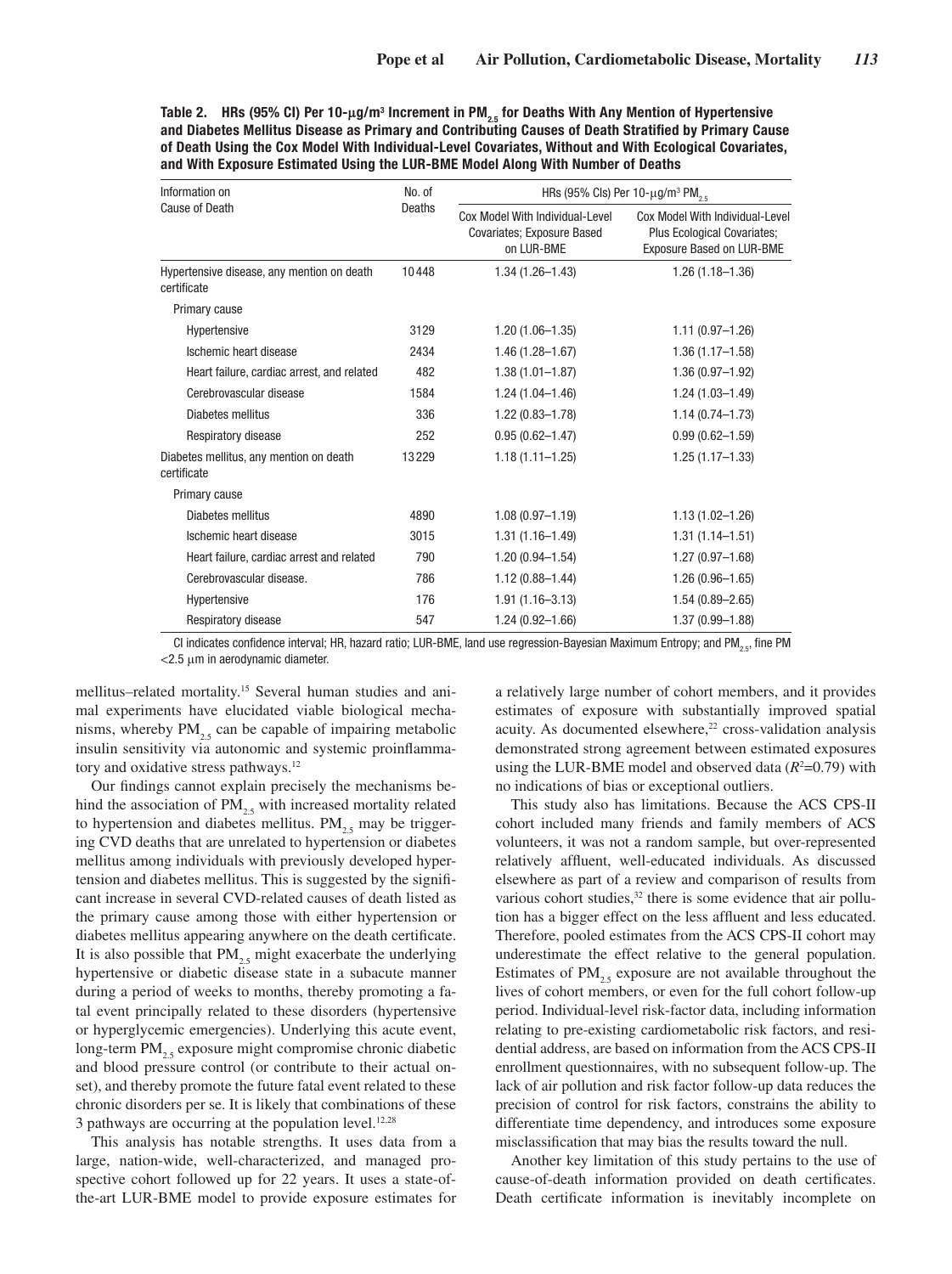causes of death and comorbidities contributing to death and is clearly limited with respect to defining deaths caused by cardiometabolic disease states. With regards to cardiometabolic disease, mention of diabetes mellitus or hypertension on the death certificate is suggestive but far from definitive. Furthermore, many CVD deaths would likely include a significant number of individuals with cardiometabolic disease but did not have any mention of diabetes mellitus or hypertension on the death certificate. Similarly, because health information was collected only on the cohort enrollment questionnaire and on death certificates, subjects who developed cardiometabolic disorders during follow-up, but are still living, are not captured as events in this analysis at all. More definitive evaluations of joint contributions of air pollution and cardiometabolic disease with CVD mortality would require follow-up that also includes prospective tracking of indicators of the development and progression of cardiometabolic disease.

In conclusion, cardiometabolic disorders are common and, because of increasing obesity, sedentary lifestyles, and atherogenic diets, are growing in prevalence worldwide.<sup>19,20,33</sup> The prominent role of CVD, hypertension, diabetes mellitus, and air pollution in contributing to the global burden of disease has been well documented.34,35 The potential global public health implications of joint relationships between fine PM air pollution, cardiometabolic disorders, and cardiovascular mortality are substantial.

## **Sources of Funding**

The American Cancer Society funded the creation, maintenance, and follow-up of the Cancer Prevention Study II cohort. C. Arden Pope III was funded, in part, by the Mary Lou Fulton Professorship, Brigham Young University. Michelle C. Turner was funded by a Government of Canada Banting Postdoctoral Fellowship. Daniel Krewski is the Natural Sciences and Engineering Research Council (NSERC) Chair in Risk Science at the University of Ottawa. Michael Jerrett was supported for the exposure assessment modeling funding from NIEHS (National Institute of Environmental Health Sciences) R01 ES019573-01, the Centers for Disease Control and Environmental Public Health Tracking and Health Canada.

None.

# **References**

**Disclosures**

- 1. Dockery DW, Pope CA III, Xu X, Spengler JD, Ware JH, Fay ME, Ferris BG Jr, Speizer FE. An association between air pollution and mortality in six U.S. cities. *N Engl J Med*. 1993;329:1753–1759.
- 2. Pope CA III, Burnett RT, Thurston GD, Thun MJ, Calle EE, Krewski D, Godleski JJ. Cardiovascular mortality and long-term exposure to particulate air pollution: epidemiological evidence of general pathophysiological pathways of disease. *Circulation*. 2004;109:71–77.
- 3. Krewski D, Jerrett M, Burnett RT, Ma R, Hughes E, Shi Y, Turner MC, Pope CA III, Thurston G, Calle EE, Thun MJ. Extended follow-up and spatial analysis of the American Cancer Society study linking particulate air pollution and mortality. *Res Rep Health Eff Inst.* 2009;140:5–114, discussion 115–136.
- 4. Brook RD, Rajagopalan S, Pope CA III, Brook JR, Bhatnagar A, Diez-Roux AV, Holguin F, Hong Y, Luepker RV, Mittleman MA, Peters A, Siscovick D, Smith SC Jr, Whitsel L, Kaufman JD; American Heart Association Council on Epidemiology and Prevention, Council on the Kidney in Cardiovascular Disease, and Council on Nutrition, Physical Activity and Metabolism. Particulate matter air pollution and cardiovascular disease: An update to the scientific statement from the American Heart Association. *Circulation*. 2010;121:2331–2378.
- 5. Crouse DL, Peters PA, van Donkelaar A, Goldberg MS, Villeneuve PJ, Brion O, Khan S, Atari DO, Jerrett M, Pope CA, Brauer M, Brook JR,

Martin RV, Stieb D, Burnett RT. Risk of nonaccidental and cardiovascular mortality in relation to long-term exposure to low concentrations of fine particulate matter: a Canadian national-level cohort study. *Environ Health Perspect*. 2012;120:708–714.

- 6. Hoek G, Krishnan RM, Beelen R, Peters A, Ostro B, Brunekreef B, Kaufman JD. Long-term air pollution exposure and cardio- respiratory mortality: a review. *Environ Health*. 2013;12:43.
- 7. Zanobetti A, Schwartz J. Cardiovascular damage by airborne particles: are diabetics more susceptible? *Epidemiology*. 2002;13:588–592.
- 8. Goldberg MS, Burnett RT, Yale JF, Valois MF, Brook JR. Associations between ambient air pollution and daily mortality among persons with diabetes and cardiovascular disease. *Environ Res*. 2006;100:255–267.
- 9. Goldberg MS, Burnett RT, Stieb DM, Brophy JM, Daskalopoulou SS, Valois MF, Brook JR. Associations between ambient air pollution and daily mortality among elderly persons in Montreal, Quebec. *Sci Total Environ*. 2013;463-464:931–942.
- 10. O'Neill MS, Veves A, Sarnat JA, Zanobetti A, Gold DR, Economides PA, Horton ES, Schwartz J. Air pollution and inflammation in type 2 diabetes: a mechanism for susceptibility. *Occup Environ Med*. 2007;64:373–379.
- 11. Sacks JD, Stanek LW, Luben TJ, Johns DO, Buckley BJ, Brown JS, Ross M. Particulate matter-induced health effects: who is susceptible? *Environ Health Perspect*. 2011;119:446–454.
- 12. Rajagopalan S, Brook RD. Air pollution and type 2 diabetes: mechanistic insights. *Diabetes*. 2012;61:3037–3045.
- 13. Pearson JF, Bachireddy C, Shyamprasad S, Goldfine AB, Brownstein JS. Association between fine particulate matter and diabetes prevalence in the U.S. *Diabetes Care*. 2010;33:2196–2201.
- 14. Chen H, Burnett RT, Kwong JC, Villeneuve PJ, Goldberg MS, Brook RD, van Donkelaar A, Jerrett M, Martin RV, Brook JR, Copes R. Risk of incident diabetes in relation to long-term exposure to fine particulate matter in Ontario, Canada. *Environ Health Perspect*. 2013;121:804–810.
- 15. Brook RD, Cakmak S, Turner MC, Brook JR, Crouse DL, Peters PA, van Donkelaar A, Villeneuve PJ, Brion O, Jerrett M, Martin RV, Rajagopalan S, Goldberg MS, Pope CA III, Burnett RT. Long-term fine particulate matter exposure and mortality from diabetes in Canada. *Diabetes Care*. 2013;36:3313–3320.
- 16. Bhatnagar A. Could dirty air cause diabetes? *Circulation*. 2009;119:492–494.
- 17. Sun Z, Mukherjee B, Brook RD, Gatts GA, Yang F, Sun Q, Brook JR, Fan Z, Rajagopalan S. Air-Pollution and Cardiometabolic Diseases (AIRCMD): a prospective study investigating the impact of air pollution exposure and propensity for type II diabetes. *Sci Total Environ*. 2013;448:72–78.
- 18. Liu C, Xu X, Bai Y, Wang TY, Rao X, Wang A, Sun L, Ying Z, Gushchina L, Maiseyeu A, Morishita M, Sun Q, Harkema JR, Rajagopalan S. Air pollution-mediated susceptibility to inflammation and insulin resistance: influence of CCR2 pathways in mice. *Environ Health Perspect*. 2014;122:17–26.
- 19. Grundy SM, Cleeman JI, Daniels SR, Donato KA, Eckel RH, Franklin BA, Gordon DJ, Krauss RM, Savage PJ, Smith SC Jr, Spertus JA, Costa F; American Heart Association; National Heart, Lung, and Blood Institute. Diagnosis and management of the metabolic syndrome: an American Heart Association/National Heart, Lung, and Blood Institute Scientific Statement. *Circulation*. 2005;112:2735–2752.
- 20. Alberti KG, Eckel RH, Grundy SM, Zimmet PZ, Cleeman JI, Donato KA, Fruchart JC, James WP, Loria CM, Smith SC Jr; International Diabetes Federation Task Force on Epidemiology and Prevention; Hational Heart, Lung, and Blood Institute; American Heart Association; World Heart Federation; International Atherosclerosis Society; International Association for the Study of Obesity. Harmonizing the metabolic syndrome: a joint interim statement of the International Diabetes Federation Task Force on Epidemiology and Prevention; National Heart, Lung, and Blood Institute; American Heart Association; World Heart Federation; International Atherosclerosis Society; and International Association for the Study of Obesity. *Circulation*. 2009;120:1640–1645.
- 21. Calle EE, Terrell DD. Utility of the National Death Index for ascertainment of mortality among cancer prevention study II participants. *Am J Epidemiol*. 1993;137:235–241.
- 22. Beckerman BS, Jerrett M, Serre M, Martin RV, Lee SJ, van Donkelaar A, Ross Z, Su J, Burnett RT. A hybrid approach to estimating national scale spatiotemporal variability of PM2.5 in the contiguous United States. *Environ Sci Technol*. 2013;47:7233–7241.
- 23. *U.S. Department of Commerce, Bureau of the Census. Census of population and housing, 1990 (United States): Summary tape file 3B. ICPSR version*. Washington, DC; 1993.
- 24. Zou GY. On the estimation of additive interaction by use of the four-bytwo table and beyond. *Am J Epidemiol*. 2008;168:212–224.